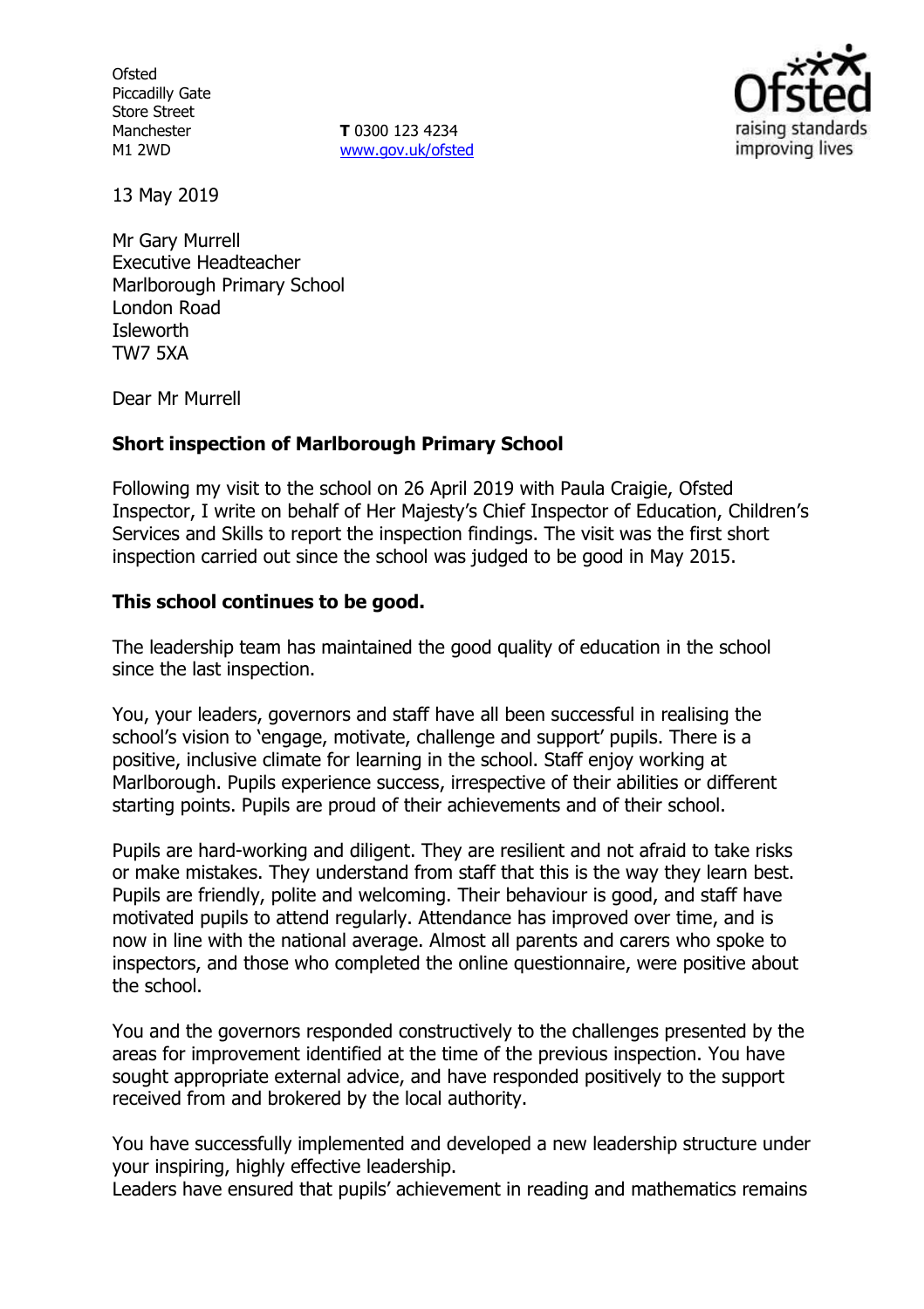

a strength of the school's work. You have recently secured strong leadership of writing across the school. This is leading to noticeable improvements in pupils' progress in some classes. Your 'connected curriculum' provides pupils with a broad range of subjects brought together through interesting topics and inspiring literature.

Overall, teaching is improving, and much of it leads to good or better outcomes for pupils. Teachers are committed to developing and enhancing their skills. However, there is further work to be done to ensure consistency in the quality of teaching across key stage 2. While the achievement of disadvantaged pupils is improving, there are still pockets of underachievement, which need to be addressed.

# **Safeguarding is effective.**

The leadership team has ensured that all safeguarding arrangements are fit for purpose. They have maintained rigorous, detailed records for vulnerable pupils, and make sure that external services and advice are sought, when appropriate. Staff, leaders and governors are well trained in all aspects of safeguarding. Leaders ensure that staff are well briefed on risks within the local community.

Governors ensure that all appropriate checks are made during the recruitment of staff. The site is secure and safe. Staff are vigilant. For example, in the early years space, staff keep a constant check that children enjoy the free-flow provision and use equipment safely.

There is a strong culture of safeguarding in evidence across the school. This is because of the calm, caring and nurturing environment which you and your staff have established.

# **Inspection findings**

- Our first focus for this inspection was to consider how well teaching meets the needs of disadvantaged pupils in the school. This was because progress in writing in the recent past has been weaker for these pupils. In 2018, only 52% of your disadvantaged pupils left the school attaining the combined expected standard in reading, writing and mathematics. We tested out whether the pupil premium funding is being spent effectively to support the needs of disadvantaged pupils.
- You and your leadership team know your pupils well and assess their individual progress thoroughly. Some of your disadvantaged pupils also have special educational needs and/or disabilities (SEND). In addition, some of these pupils have other vulnerabilities in relation to their family circumstances. Consequently, you use some of your funding to support pupils' social and emotional well-being and development. This is to build self-esteem and to ensure that pupils have a positive attitude to learning. When appropriate, you target funding effectively to support pupils' speech and language development.
- You identify pupils who underachieve through regular pupil progress meetings and work scrutinies. You target additional support thoughtfully and effectively.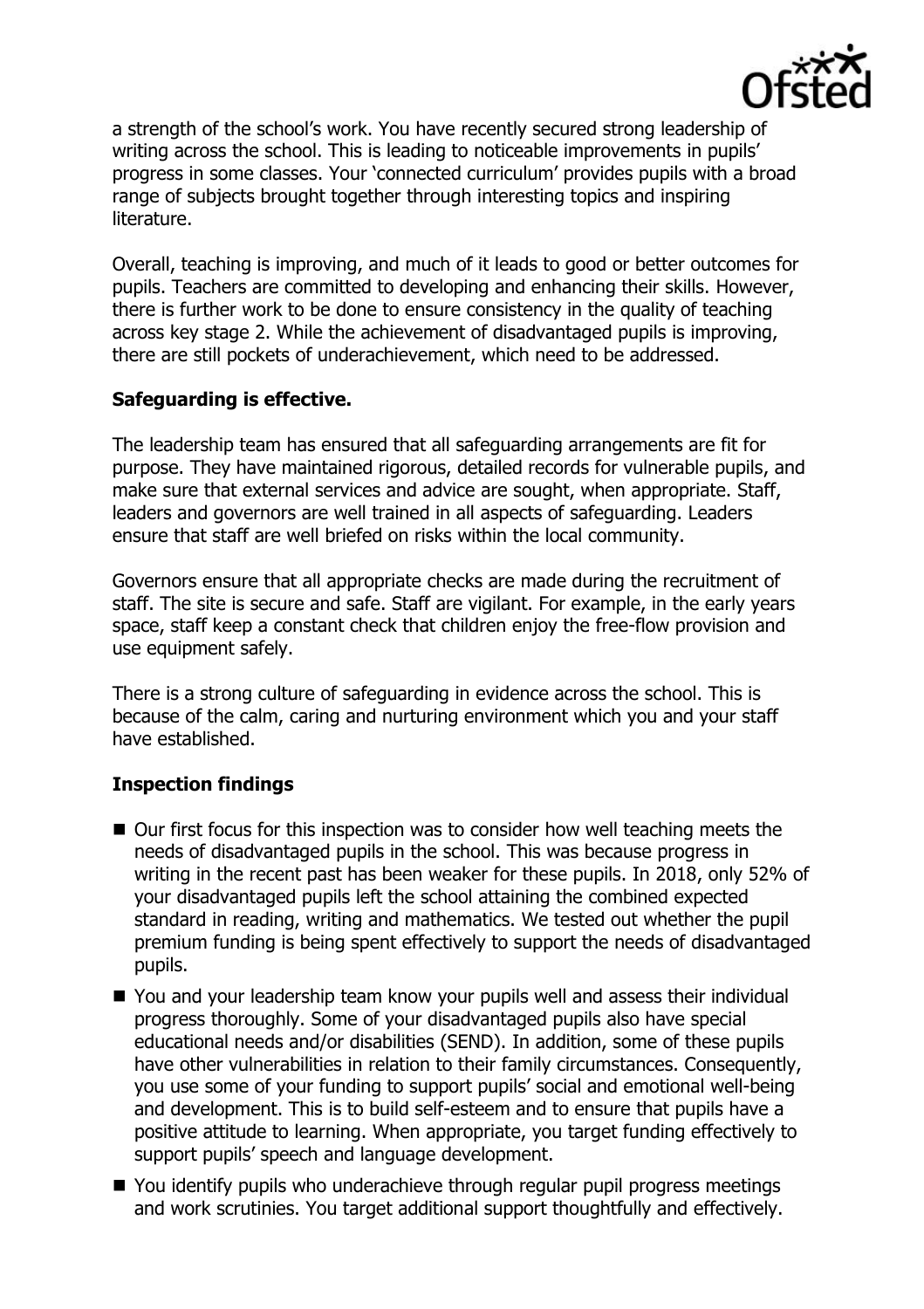

Inspection evidence showed that there is very little difference between the progress that disadvantaged pupils and others make in Year 2 and Year 6. Teachers share your high expectations for all pupils, and pupils respond positively to teachers' feedback to improve their work. However, some differences in pupils' achievement are still evident within key stage 2. This links to pockets of weaker teaching which you have identified in your own evaluations of teaching and learning.

- $\blacksquare$  Our next focus was to review the progress that pupils make in writing. Pupils who left the school at the end of Year 6, 2018, made progress which was well above the national average in reading and mathematics. Their progress was average in writing. Since the previous inspection, leadership of writing has gained considerable strength, and is having a noticeable impact on pupils' achievement in writing. Throughout the school, there are examples of beautifully presented and constructed writing, ranging from recipes to debates, and writing in role as historical characters.
- The school's information about the progress pupils make, together with the work seen in books, shows that the Year 6 pupils have made stronger progress than last year's cohort. Year 2 pupils are making good progress this year. Progress is less consistent in Years 3 and 4. However, teachers who have received individual subject support have benefited from the input. This has had a positive impact on pupils' achievement.
- The inspection focused on the effectiveness of governors in supporting leaders to address the areas for improvement identified at the previous inspection. Governance is strong. Governors were instrumental in ensuring that the new leadership structure evolved and that roles were designed to have maximum impact on improving pupils' outcomes and the quality of teaching. They rightly believed that you would provide excellent overall leadership and would develop and support leadership at all levels. This also exemplifies your collective commitment to improving education for pupils beyond Marlborough.
- Governors know the school well. They are well trained, highly committed and reflective. They value external challenge, and this reflects the culture of learning evident in all aspects of the school's work. Governors' roles in addressing key aspects of improvement work are clear. They undertake a range of activities to engage leaders and parents, and hold leaders to account.
- During the inspection, we explored ways in which leaders and teachers support pupils' achievement in subjects other than English and mathematics. We found that the revised curriculum has been implemented well. Provision for science, physical education, religious education and history has been enhanced since the time of the previous inspection. There are innovative plans to strengthen technology. Pupils said that they enjoy their learning. The sample of books and learning logs reviewed by inspectors showed that pupils benefit from teaching in a range of subjects. There is a good variety of work in a range of subjects displayed across the school.

#### **Next steps for the school**